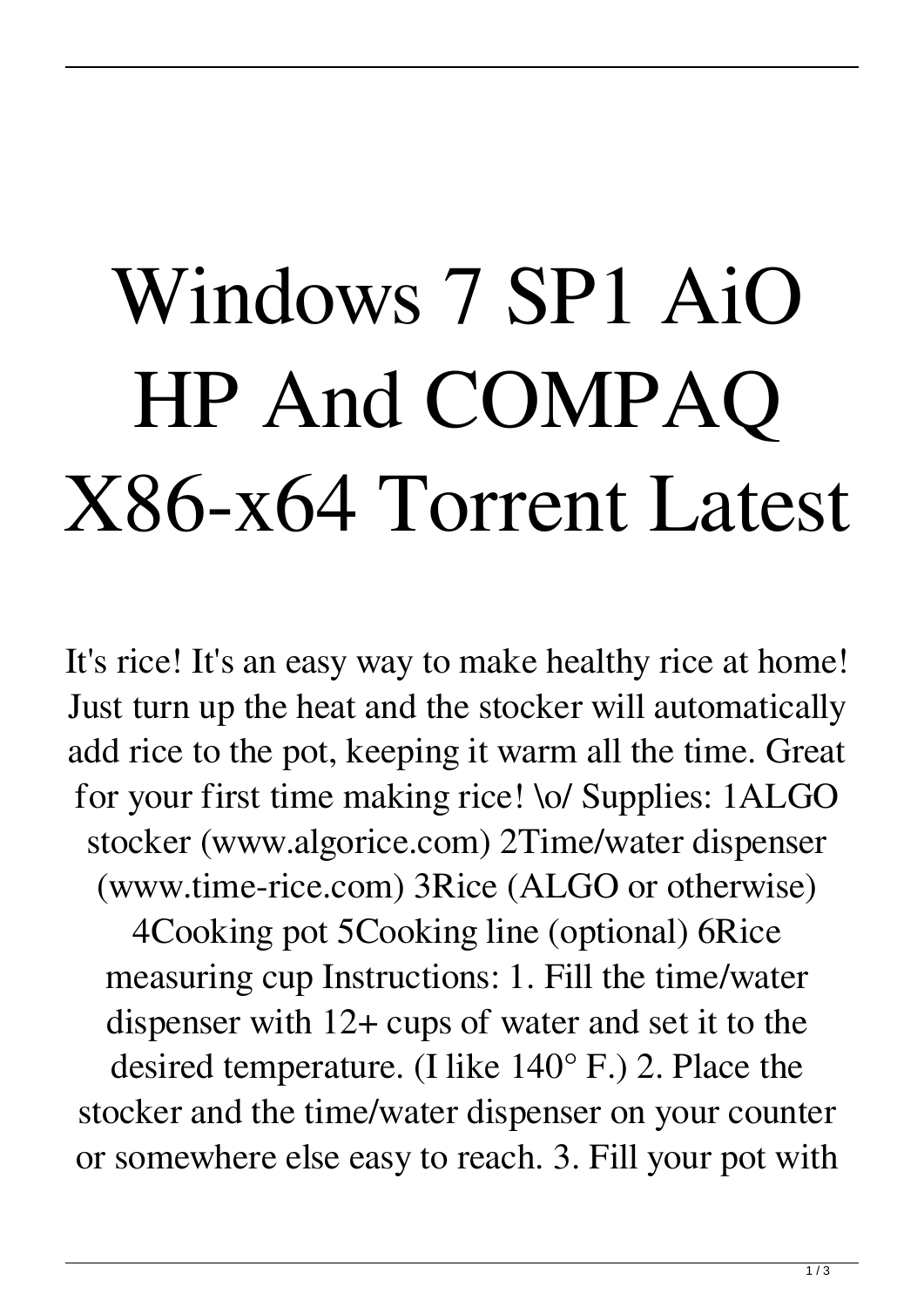water. 4. Add the correct amount of rice. (As per

instructions on the ALGO stocker) 5. Add the prepared time/water dispenser. 6. Bring your water to a boil. (Take note of your time and turn off the pot once boiling.) 7. Set your timer for 10-15 minutes. (You can adjust the duration of cooking to fit your preference.) 8. When time is up, remove the stocker and fill it with water if needed. 9. Strain the rice through a sieve and place it in a large mixing bowl. 10. With a fork, gently fluff the rice to make it fluffy. 11. Add the salt, pepper, and spices. 12. Mix thoroughly and enjoy! Cost: \$26.99 Like, share, and help me become a REALITY JUMPER!